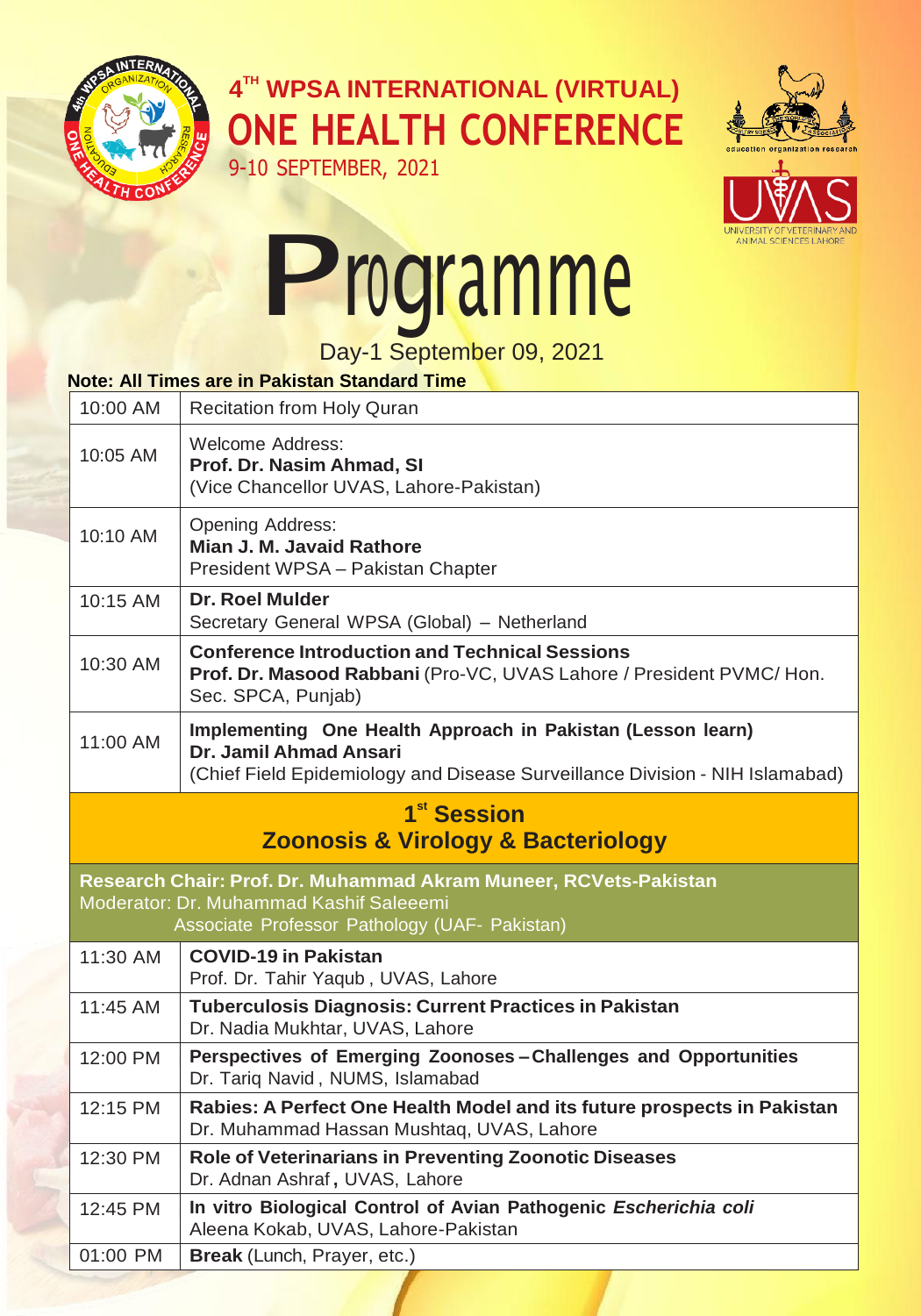| 2 <sup>nd</sup> Session - Poultry Health & Welfare                                                                                                                  |                                                                                                                                                                                                    |  |
|---------------------------------------------------------------------------------------------------------------------------------------------------------------------|----------------------------------------------------------------------------------------------------------------------------------------------------------------------------------------------------|--|
| <b>Research Chair: Dr. Hanif Nazir Chaudhry</b><br>Moderator: Dr. Muhammad Saeed Imran, UVAS, Lahore-Pakistan                                                       |                                                                                                                                                                                                    |  |
| 2:00 PM                                                                                                                                                             | <b>Mycotoxins: An Important Public Health Issue</b><br>Dr. Muhammad Kashif Saleemi, UAF                                                                                                            |  |
| 2:30 PM                                                                                                                                                             | <b>Identification and Molecular Characterization of Newcastle Disease virus</b><br><b>Matrix Protein Gene.</b><br>Dr. Aayesha Riaz, PMAS-UAAR-Pakistan                                             |  |
| 2:45 PM                                                                                                                                                             | Influence Of Chicory Root Powder And Zinc Sulfate On Growth<br>Performance, Meat Quality And Histo-Morphology Of Muscles And<br><b>BonesIn Broilers</b><br>Dr. Saima Ashraf, UVAS, Lahore-Pakistan |  |
| 3:00 PM                                                                                                                                                             | Effects Of Copper Nanoparticles Supplementation On Growth Performance<br>And Intestinal Morphology In Broilers Reared Under Cyclic Cold Stress<br>Dr. Saima Masood, UVAS, Lahore-Pakistan          |  |
| 3:15 PM                                                                                                                                                             | In Ovo Antiviral Effect Of Flower Extracts Against Newcastle Disease<br><b>VirusAnd Avian Influenza Virus</b><br>Dr. Fariha Altaaf, UVAS, Lahore-Pakistan                                          |  |
| 3:30 PM                                                                                                                                                             | Impact Of Toxic Effects Of Mycotoxins On Animal And Human Health-A<br><b>Global Concern</b><br>Dr. Muhammad Imran, UAF-Pakistan                                                                    |  |
| $3:45$ PM                                                                                                                                                           | Bacteriological Study Of Broiler Breeder Hens DuringEarly, Mid And Late<br><b>Production Period With Artificial Insemination</b><br>Dr. Farhan Farooq, PMAS-UAAR-Pakistan                          |  |
| 04:30 PM                                                                                                                                                            | <b>Tea Break</b>                                                                                                                                                                                   |  |
| 3rd Session - Antimicrobial Resistance (AMR)                                                                                                                        |                                                                                                                                                                                                    |  |
| Research Chair: Dr. Khalid Naeem Khawaja<br>(One Health Consultant, Fleming Fund Project-Pakistan)<br>Moderator: Dr. Muhammad Farooq Tahir (Fleming Fund, Pakistan) |                                                                                                                                                                                                    |  |
| 5:00 PM                                                                                                                                                             | One Health Concept And Its Link To Antimicrobial Resistance (AMR): The<br>Role Of The Profession Of Veterinary Medicine<br>Dr Mo Salman, Colorado State University, USA                            |  |
| 05:30 PM                                                                                                                                                            | Antibiotic Footprint Analysis; A Proposed Framework For Pakistan<br>Dr Sam Orubu, Boston University, USA                                                                                           |  |
| 06:00 PM                                                                                                                                                            | <b>Global Initiatives For Curtailing AMR</b><br>Maarten Van Dongen, AMR Insights Network, Netherlands                                                                                              |  |
| 06:30 PM                                                                                                                                                            | <b>Occupational Risk Of Antimicrobial Resistance To Livestock Farmers</b><br>And Farming Environment, Recommendations For Mitigation<br>Dr Sangeeta Rao, Colorado State University, USA            |  |